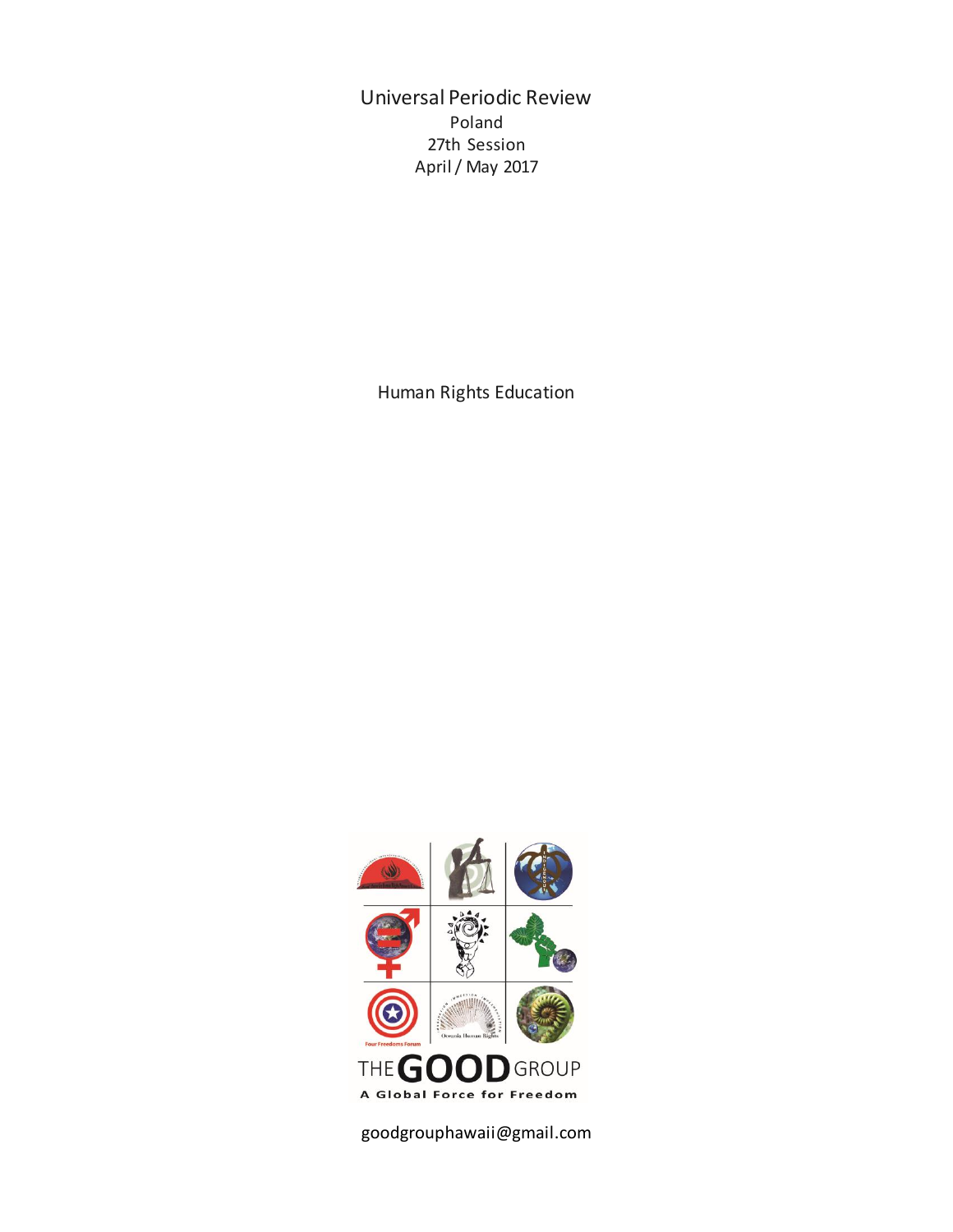The GOOD (Global Organizing for Optimal Dignity & Diplomacy) Group is a flame of liberty providing light around the planet with a passion for human rights promotion and protection beginning with human rights education. The GOOD Group concentrates on coordination of human rights education curriculum at the global civil society, country, city, and community level through public and popular education.

Regarding Poland, we believe human rights education is important for the future of the country as it educates and empowers people to realize their full potential.

Issue: Human Rights Education

Questions:

Please provide examples of how the Universal Declaration of Human Rights (UDHR) Art 26(2) is being realized in the lives of children and citizens. Please explain how classes and curriculum is ensuring implementation of Art 26(2) " Education shall be directed to the full development of the human personality and to the strengthening of respect for human rights and fundamental freedoms. It shall promote understanding, tolerance, and friendship among all nations, racial or religious groups; and shall further the activities of the United Nations for the maintenance of peace."?

How is the government promoting the UN Declaration on Human Rights Education and Training?

Provide examples of best practices regarding awareness-raising, learning activities in and outside the classroom from elementary through high school.

Do Colleges and Universities offer certificates and degrees in human rights?

Share how state assists with other actors to support lifelong human rights education?

Please elaborate on the process to create and implement the National Action Plans for Human Rights Education at the community, city and country level?

Recommendations:

Create a National Action Plans for Human Rights Education in partnership with students, teachers, college and university faculty and administrators prior to the midterm review.